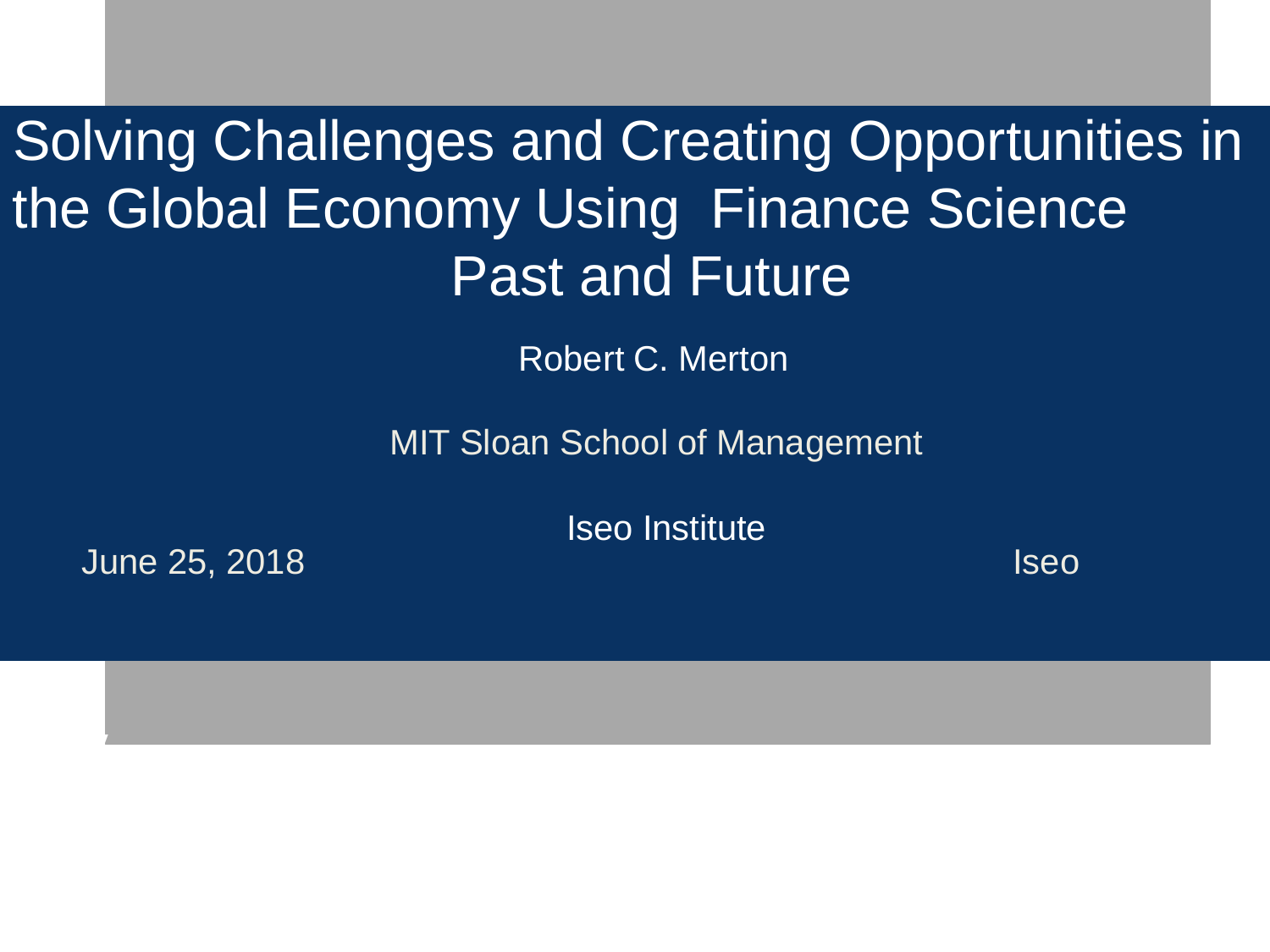# Role of Financial Innovation and Finance Science in Economic Growth and Development

- Well-functioning financial system is essential for sustainable economic growth and development –financial innovation drives improvement of the financial system, and finance science, technology, and economic need drive financial innovation Robert M. Solow "Nobel Perspectives" [,https://www.ubs.com/microsites/nobel-perspectives/en/robert-solow.html](https://www.ubs.com/microsites/nobel-perspectives/en/robert-solow.html)
- Crisis can slow or even reverse financial innovation as in 2008- 9. But crisis can also induce implementation of financial innovation which leads to a permanently improved financial system, as in the 1970s-1980s
- When did Finance become a science? 1950s-1960s
- When and why did finance science and finance practice become inexorably connected? 1970s-1980s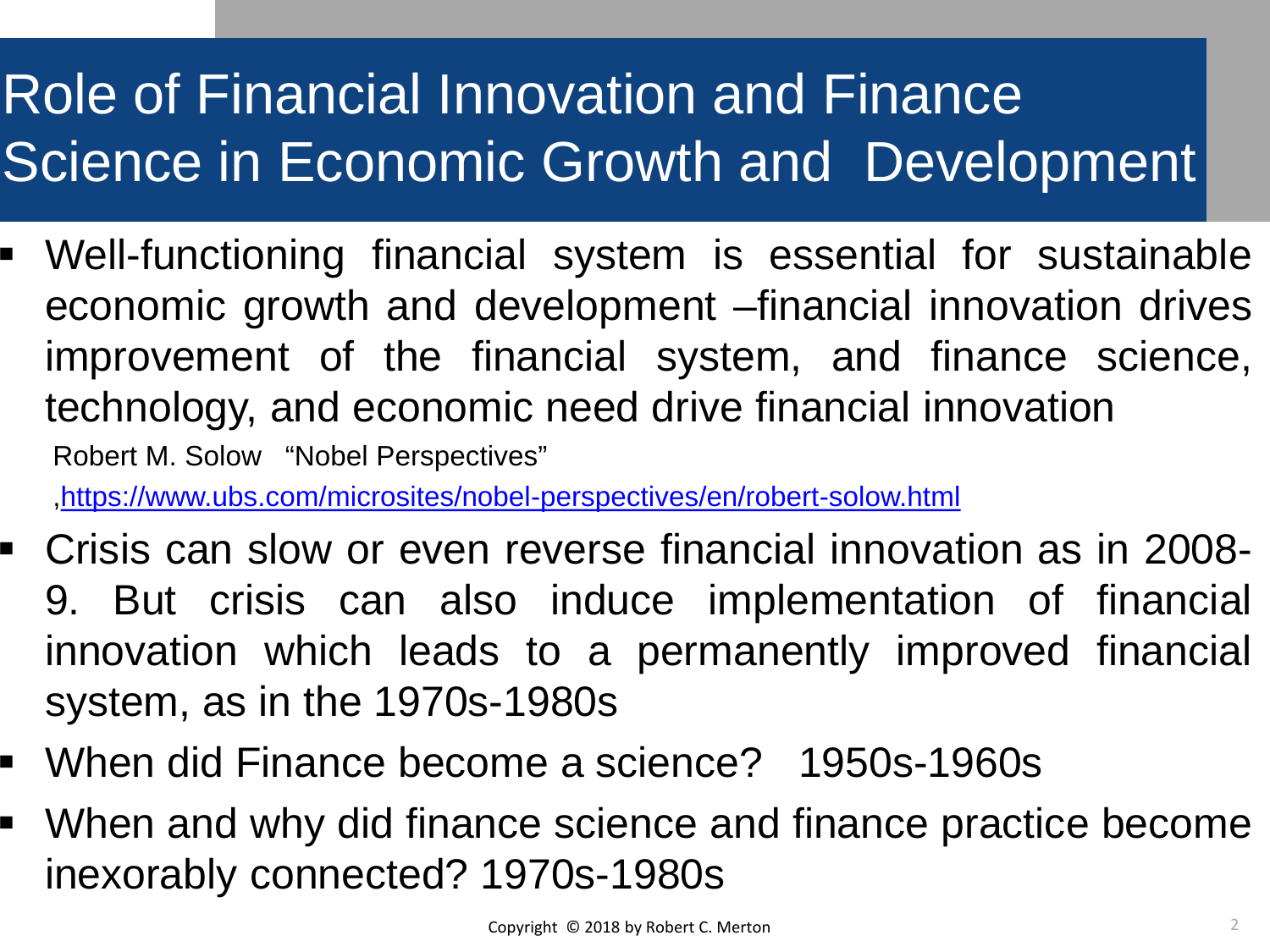# Finance Becomes a Science 1950s-1960s

- 1952 Diversification– Markowitz Mean-Variance Portfolio Theory
- 1953 Role of securities in optimal risk allocation- Arrow
- 1958 Hedging Tobin risk-free asset in portfolio theory
- 1958 Corporate finance capital structure and payout policy Miller and Modigliani
- 1960-3 First comprehensive individual stock return data base, Chicago Center for Research in Security Prices
- 1963-5 Efficient Market Hypothesis Fama; Samuelson
- 1965 Risk-based differences in expected returns Sharpe-Lintner-Mossin Capital Asset Pricing Model (CAPM)
- 1965-70 Testing of various institutional investor performance using CAPM – Jensen, Roll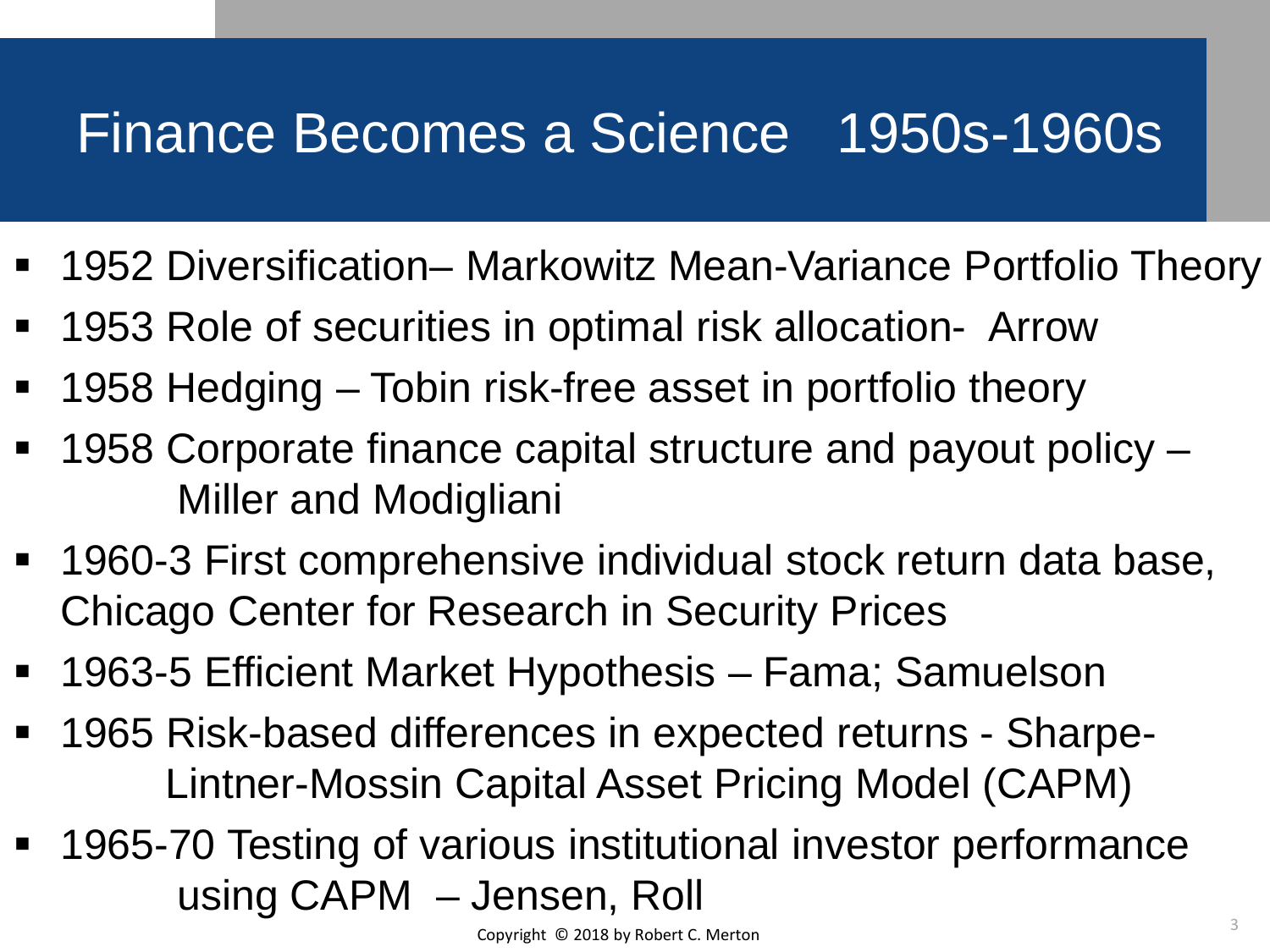# Major Financial and Economic Crisis 1970s: Risk Explosion and Stagflation in USA

- Multi-dimensional explosion of volatilities in the western economies reflected in financial systems
- Fall of Bretton Woods currency system
- First oil crisis in 1973-4 and a second one in 1979
- Double-digit inflation in the US highest since Civil War
- Double-digit interest rates , highest since Civil War
- No mortgage money: Regulation Q -5% deposit interest cap
- High unemployment ~9%:
- "Stagflation" unknown, and still unsolved, economic disease
- Stock market fell 50% in real terms mid 1973 1974
- 1973-1975 recession was really a 1970s recession because its effects extended into the 1980s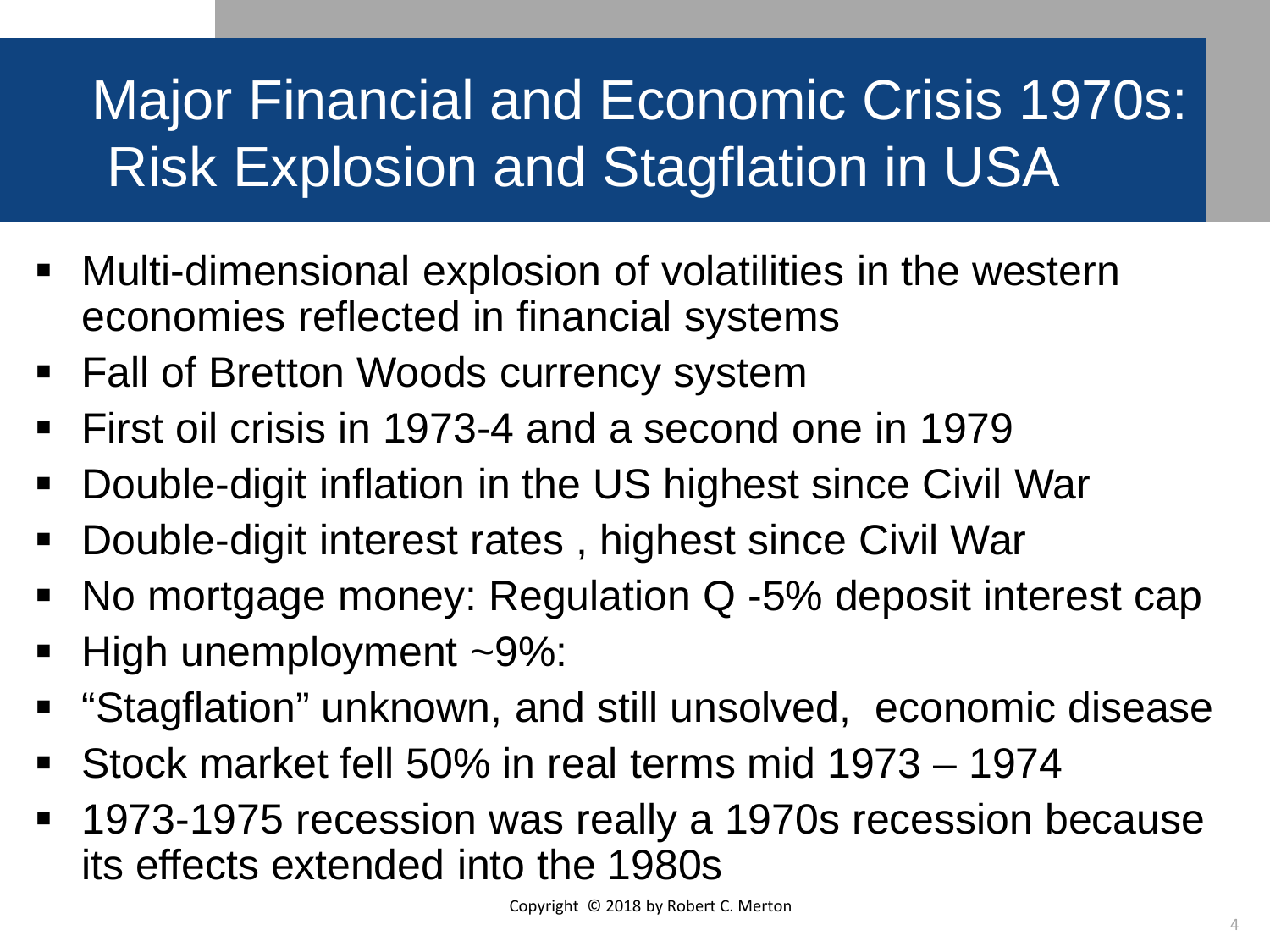# Risk Explosion 1970s Drives an Explosion of Financial Innovation in USA--Later Adopted Throughout the World-- Finance Science and Practice Become Inexorably Linked

- Option exchange: financial value insurance
- Financial futures for currencies, interest rates, stocks
- NASDAQ , first electronic stock market
- Money market funds, high-yield and floating rate bonds
- Index funds Stage Coach Fund 1970 & Vanguard 1975
- TIAA-CREF international diversification in stocks 1972
- ERISA 1974 modern employer-funded pension system in US
- May Day 1975 permitted negotiated commissions on stock trading
- Debt securitization and creation of a national mortgage market
- Eliminate destructive regulations: deposit rate ceilings
- Foundation set for globalization of capital markets: derivative markets adopted throughout the world and global diversification
- Finance science: existing and breakthrough quantitative models and data bases were essential for implementing these innovations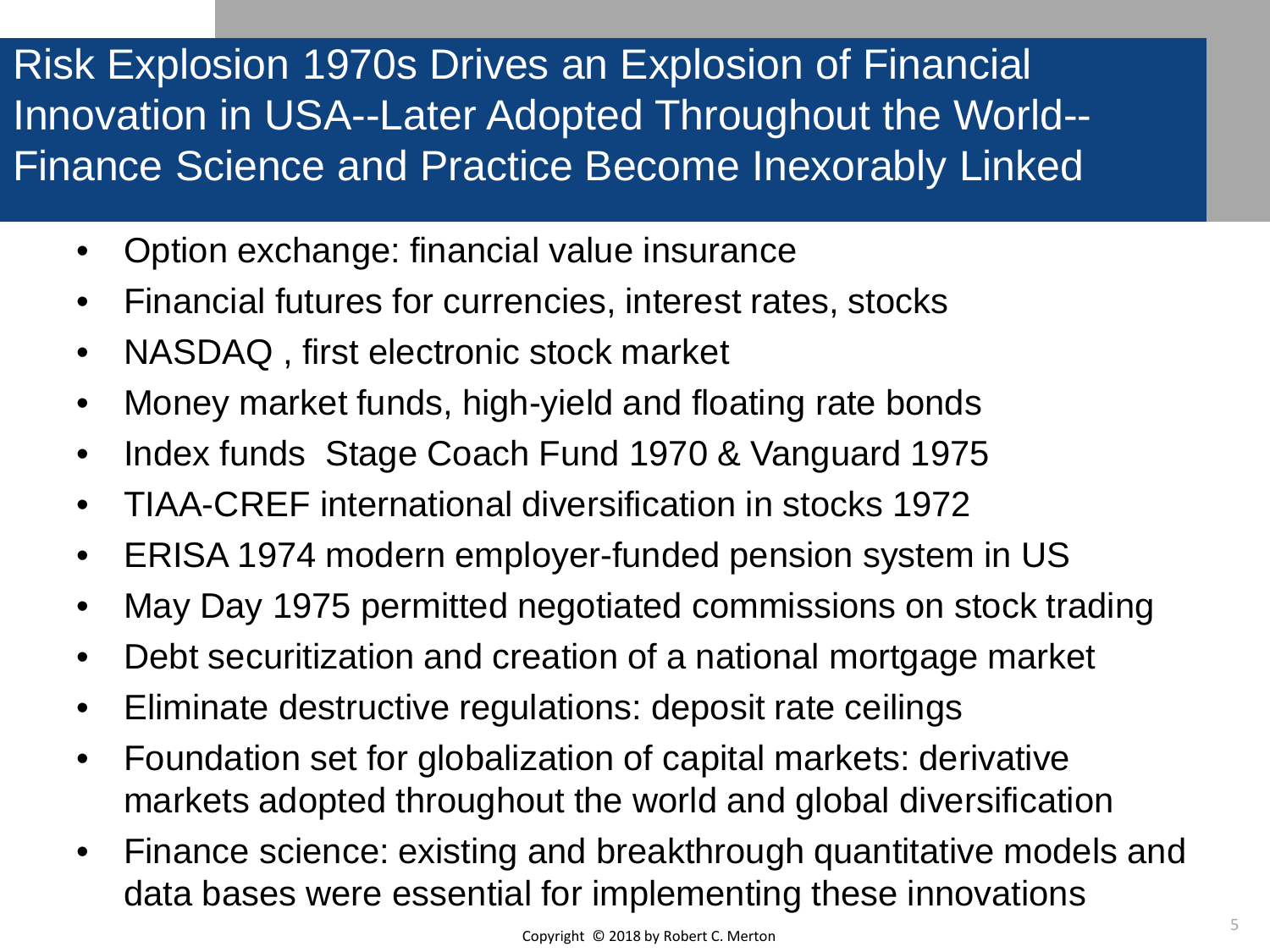How Intangible Innovation from Wall Street Can Solve Very Tangible Challenges to Economic Growth, Stabilization and Funding Retirement on Main Street

- **Derivative contracts can redistribute risks to those who are better equipped to bear them, in a non-invasive and reversible fashion**
- Eliminating the largest risk in banks (1980s)
	- How the largest risk in banks was eliminated forever without disturbing how they serve their customers or increasing the costs of the services
- Lowering cost with a greener solution (1990s)
	- Leipzig Example: Creating a "synthetic pipeline" for a lower-cost and greener solution for a city to expand electric power capacity to grow
	- TVA Example: Creating synthetic power plants for more efficient energy resource use and a greener world in expanding electric power capacity for growth and development
- Addressing multiple policy objectives with a single financial innovation (2018) Global Example: Retirement income, funding infrastructure, and hedging tax revenues SeLFIES = standard-of-living indexed, forward-starting, income-only securities
- Implementing more-efficient financial stabilization and growth policies (2018)
	- China Example: Capital controls, governance and local investment government stabilization policies and comparative-advantage strategy for growth, each executed without bearing the costly "side-effects" from inefficient diversification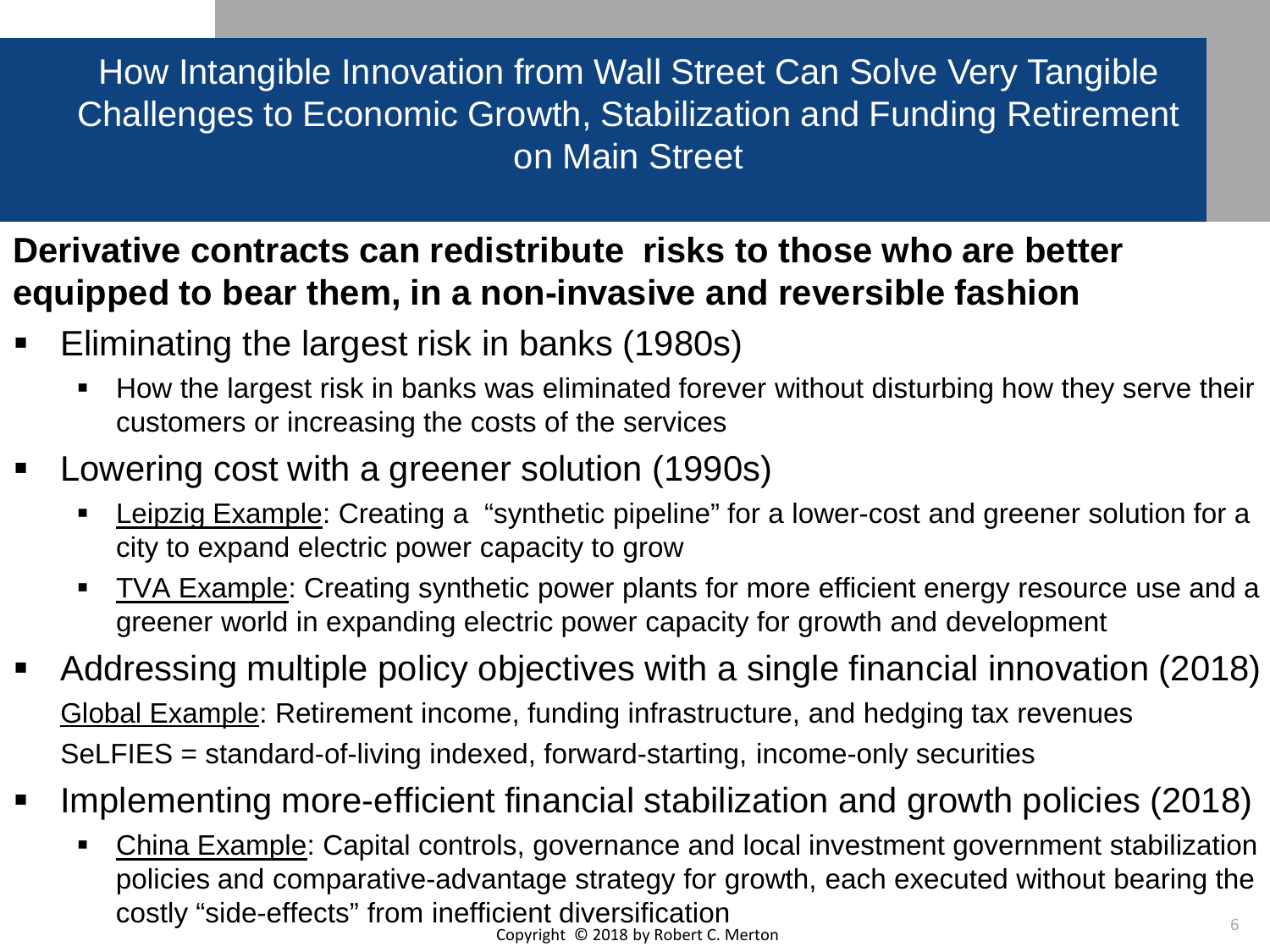# How the Largest Risk in Banks was Eliminated Forever Interest Rate Swap 1980s

**Before Swap**: Bank lends money to customers at a fixed interest rate and provides deposits and pays interest to customers at a floating rate

- **Bank Earnings** = fixed-rate paid by borrowers floating-rate paid to its depositors
- Bank enters into an interest-rate swap contract where it

Pays: a fixed-rate rate of interest Receives: a floating rate of interest

- **After**: Still satisfies needs of both customers + swap contract which eliminates interest rate risk
- **Bank Earnings** = [fixed-rate paid by borrowers fixed-rate swap] + [floating-rate swap – floating-rate to depositors] = payment for banking services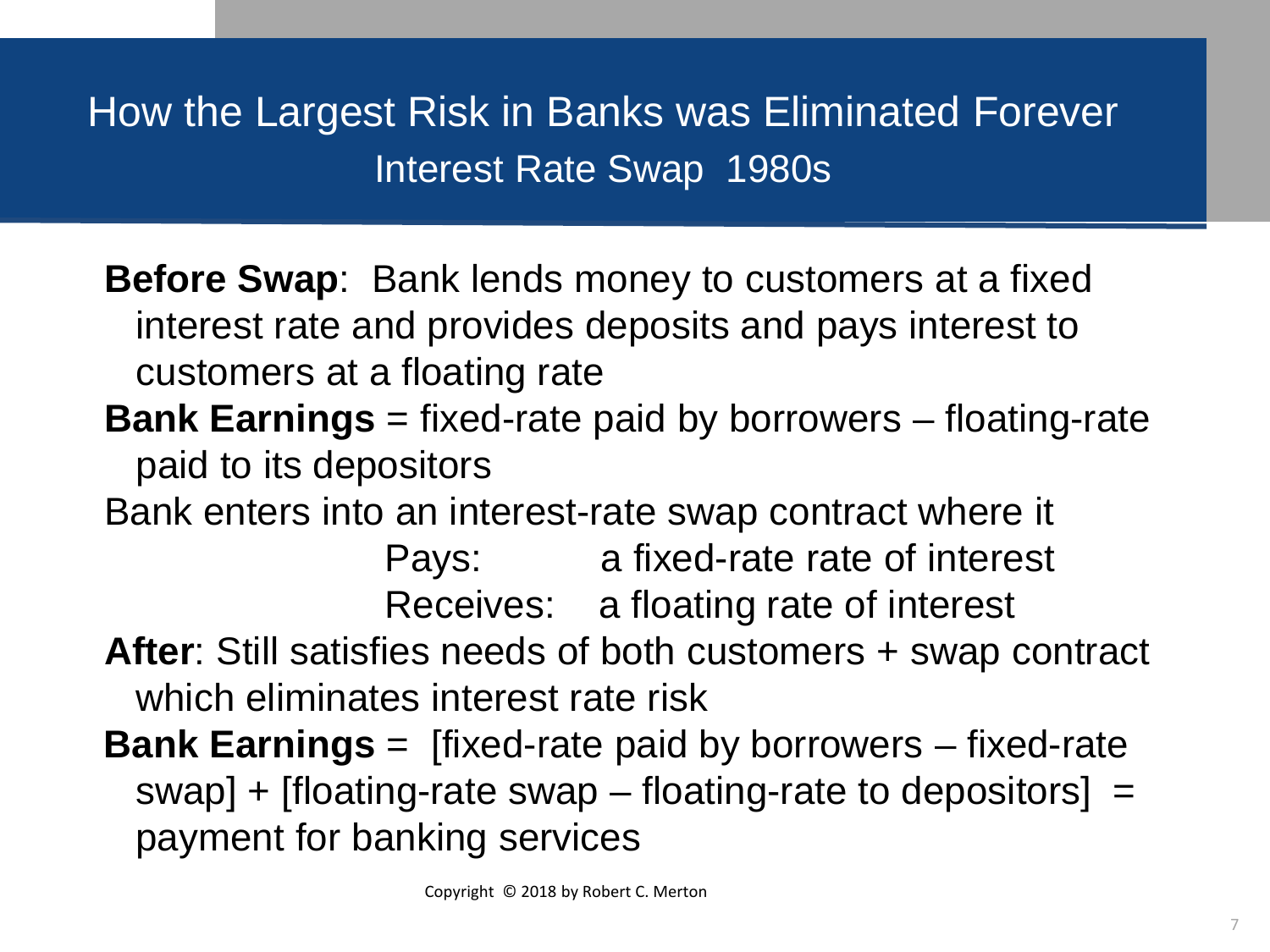### Interest Rate Risk is No Longer a "Banking-Service" Risk

Interest Rate Swap Derivative Contract Removes Interest Rate Risk for Banks in order to Service their Customers Needs:

#### **FIXED-RATE LOANS FINANCED BY FLOATING-RATE DEPOSITS PLUS AN INTEREST-RATE SWAP FIXED-RATE LOANS FINANCED BY FLOATING-RATE DEPOSITS** -20% -15% -10% -5% 0% 5% 10% 15% 20% 2/03 12/0310/04 8/05 6/06 4/07 2/08 12/0810/09 8/10 6/11 4/12 Returns **Months** -20% -15% -10% -5% 0% 5% 10% 15% 20% 2/03 12/0310/04 8/05 6/06 4/07 2/08 12/0810/09 8/10 6/11 4/12 Returns Months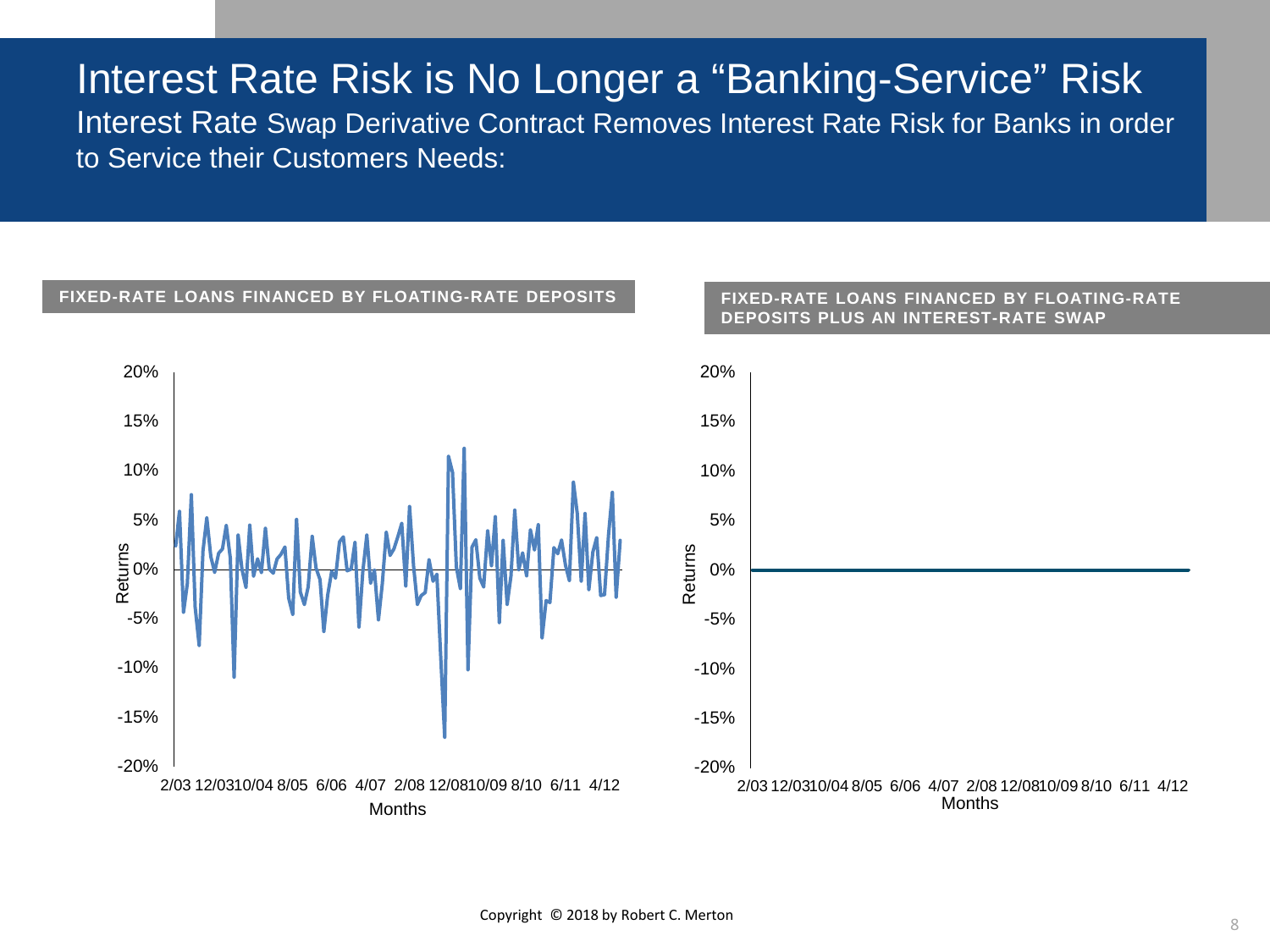Substituting Contracts for Physical Assets to Create Greater Efficiency and a Greener World: Leipzig Gas Pipeline 1990s **German reunification in 1990 created rapid economic development and an increased power demand. To meet this demand required greater natural gas supply. Leipzig had two options:**



Spend **\$50M** for a pipeline to the European gas grid and buy UK, Norwegian and Dutch gas at spot prices indexed off the USD price of heating oil at the Upper Rhine delivery point

Spend **\$300M** for a new pipeline to connect to the Russian gas grid and enter a 15 year fixed price contract in Deutsche Marks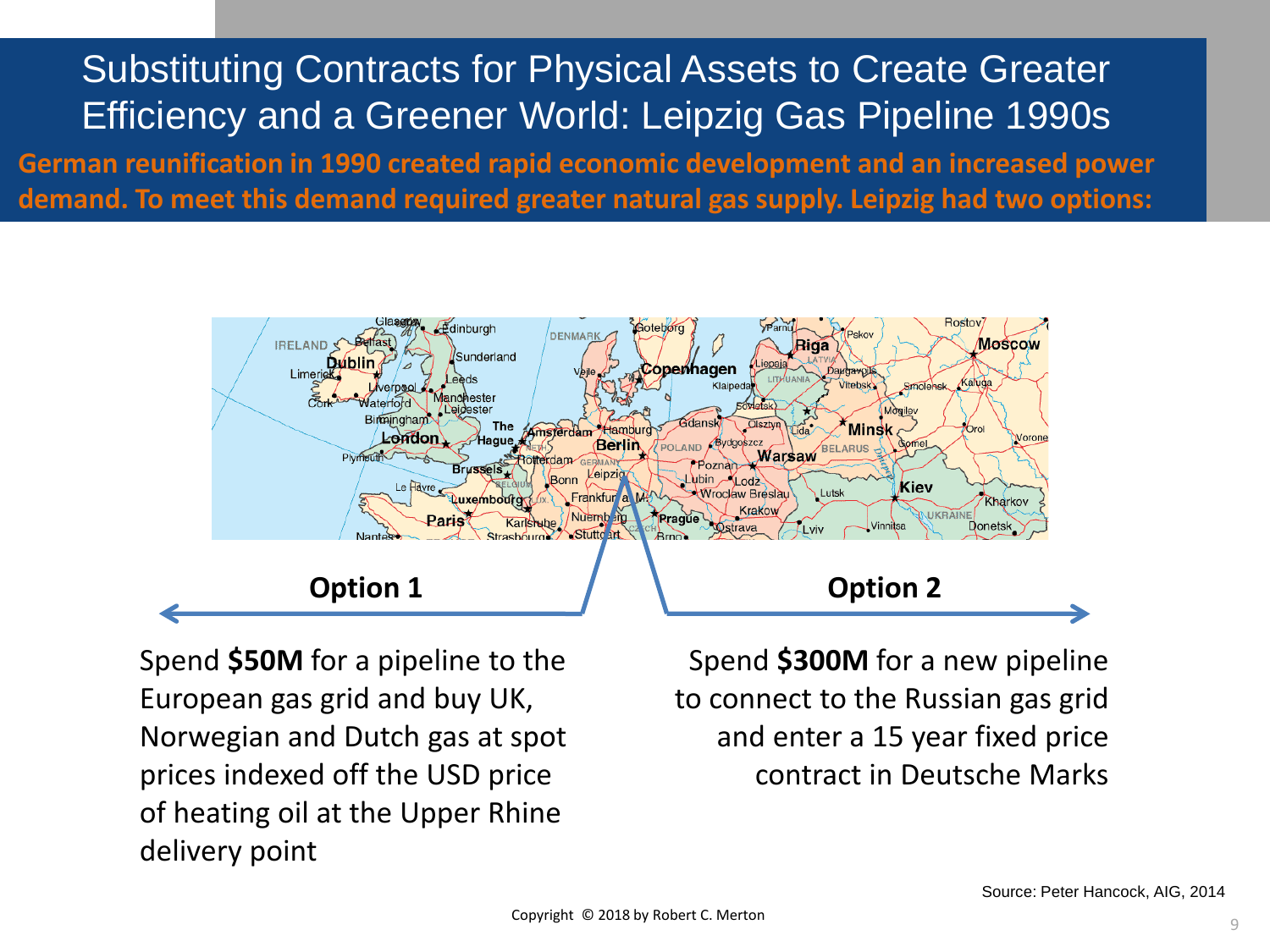# **Contractual Synthesis of Assets: Leipzig Gas Pipeline**

|                           | <b>Option 1</b>                                                                                    | <b>Option 2</b>                                                                            |
|---------------------------|----------------------------------------------------------------------------------------------------|--------------------------------------------------------------------------------------------|
| <b>Capital Investment</b> | \$50M                                                                                              | \$300M                                                                                     |
| <b>Advantages</b>         | Reduced political risk by<br>avoiding dependence on<br><b>Russians</b><br>Lower capital investment | Stable prices of power potentially<br>useful to population accustomed to<br>price controls |
| <b>Disadvantages</b>      | Gas price volatility                                                                               | High capital investment                                                                    |

Option 1 could be made attractive with hedging, but had two significant problems:

- **1. Limited hedge instruments available:**
	- 2. Crude oil call up to 5 years in USD
	- 3. Crude/heating oil basis swaps up to 2 years
	- 4. FX Options up to 5 years
	- 5. Currency swaps up to 10 years
- **2. Limited sophistication of the city administration**

### **Efficient and Green Solution**

A bank provided a 15 year cap on European gas prices at a strike price equal to the Russian fixed price contract in exchange for a premium of \$125 MM. The cap is effectively a "synthetic pipeline".

The price is half of the incremental cost of a physical pipeline to Russia and compensates the bank for hedge mismatches and the need to dynamically adjust hedges over 15 years.

Source: Peter Hancock, AIG, 2014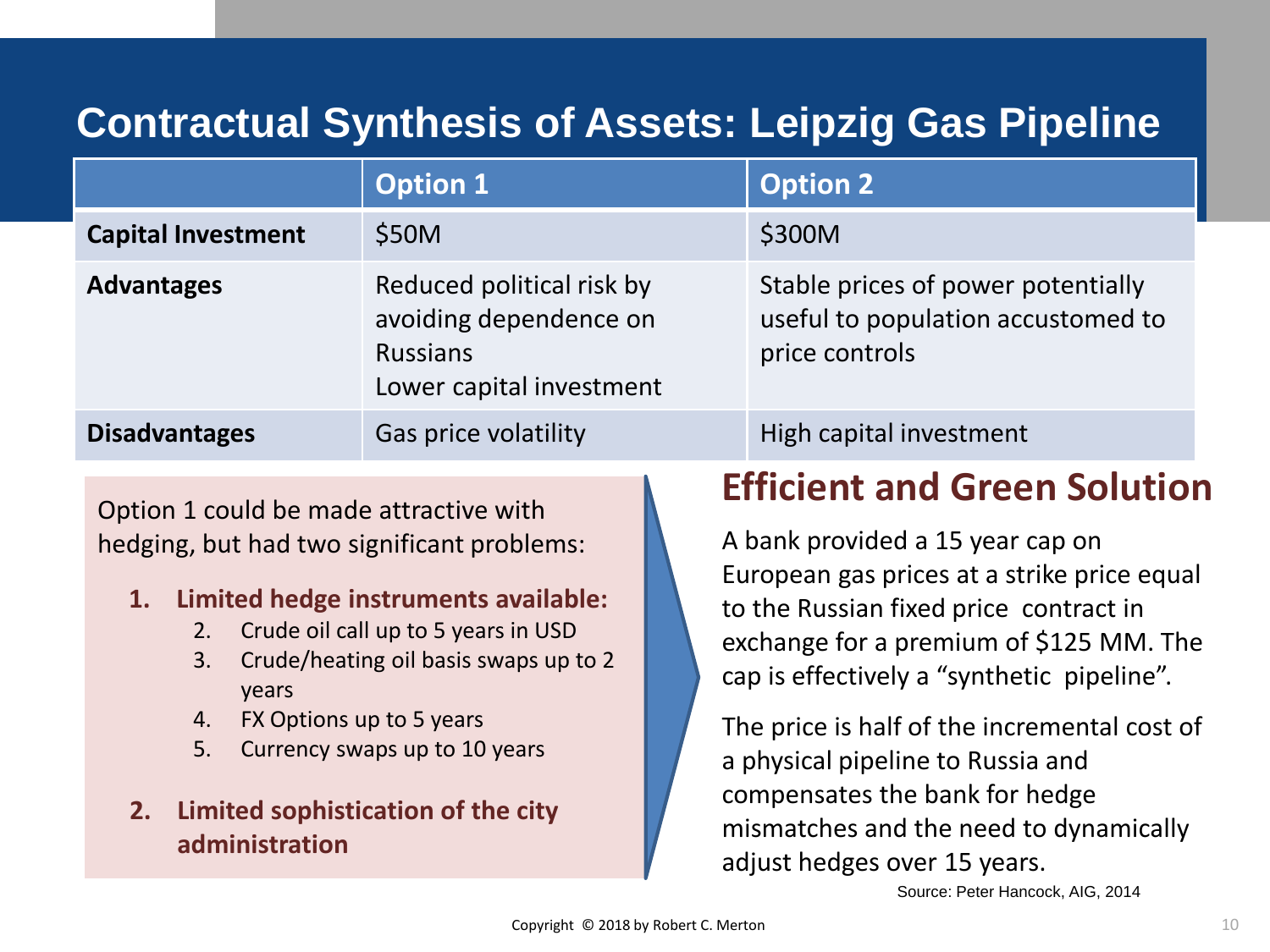# Financial Contracts as a Synthetic Power Plant to Create More Efficient Energy Resource Use and a Greener World

**Tennessee Valley Authority (TVA) Uses Option Purchase Agreements (OPA) to Acquire Power** 

- In 1994, Tennessee Valley Authority, the largest public power utility in the United States, undertook a long-term strategic analysis of the energy demands of its customers into the 21<sup>st</sup> Century and develop "robust" supply channels, which were not affected materially by external shocks and offered flexibility.
- TVA adopted as one channel an innovative proposal to meet incremental capacity needs by using derivative contracts to buy power as an alternative to building new generating plants.
- The proposal called for the creating of new financial contracts, Option Purchase Agreements, long-dated call(put) options on power purchased from (sold to) counterparts that could deliver the power into the grid.
- As a consequence of the implementation of OPA, TVA did **not** build two nuclear power plants [equivalent to 35 conventional ones]
- In 2016, TVA was responsible for 3.50% of all electric power generation in the United States.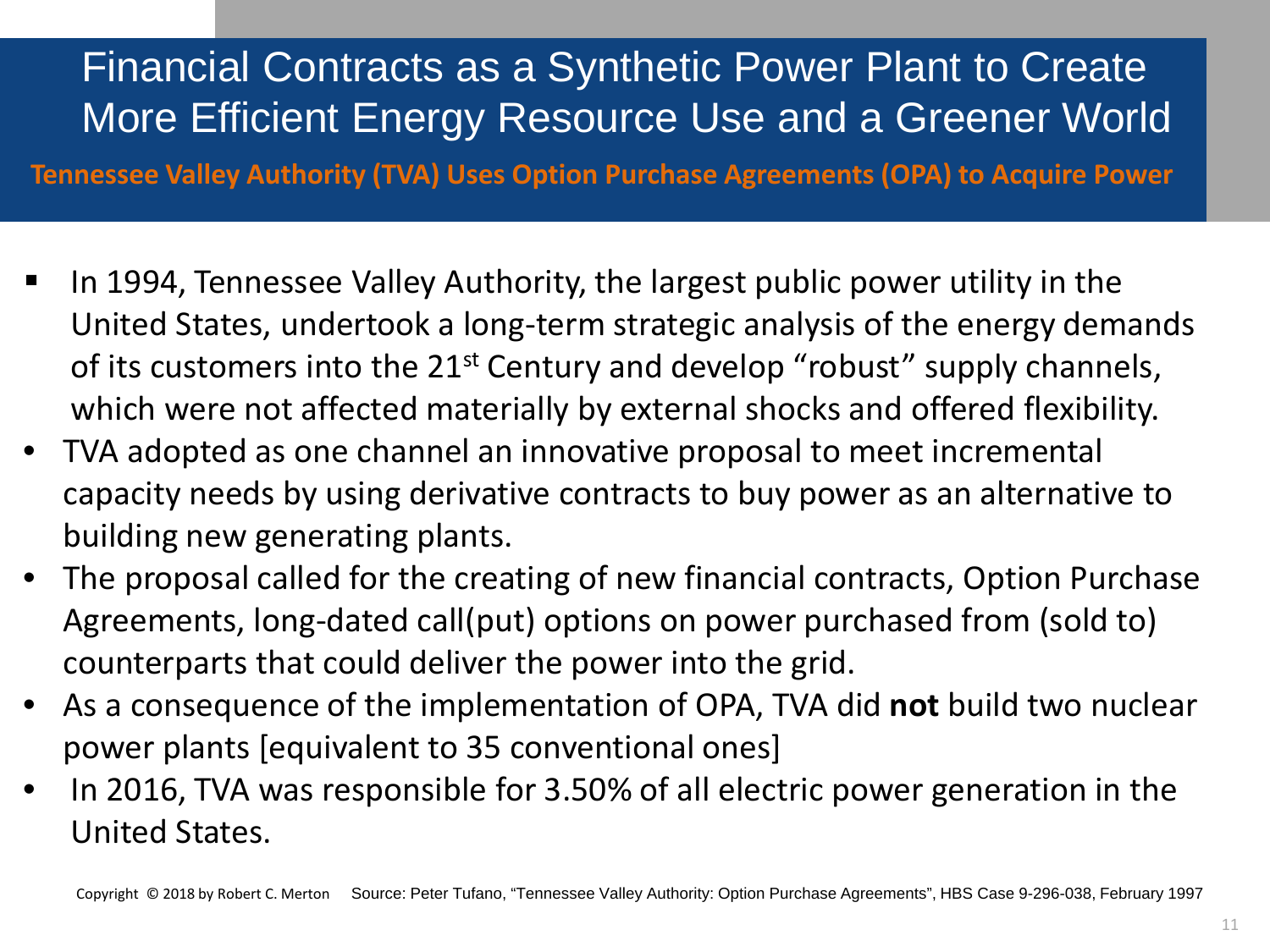#### **Accelerating Pace of Technological Progress in Financial Services**



Sources: Arner, Barberis, and Buckley (forthcoming); Quinn and Roberds (2008); World Economic Forum (2015).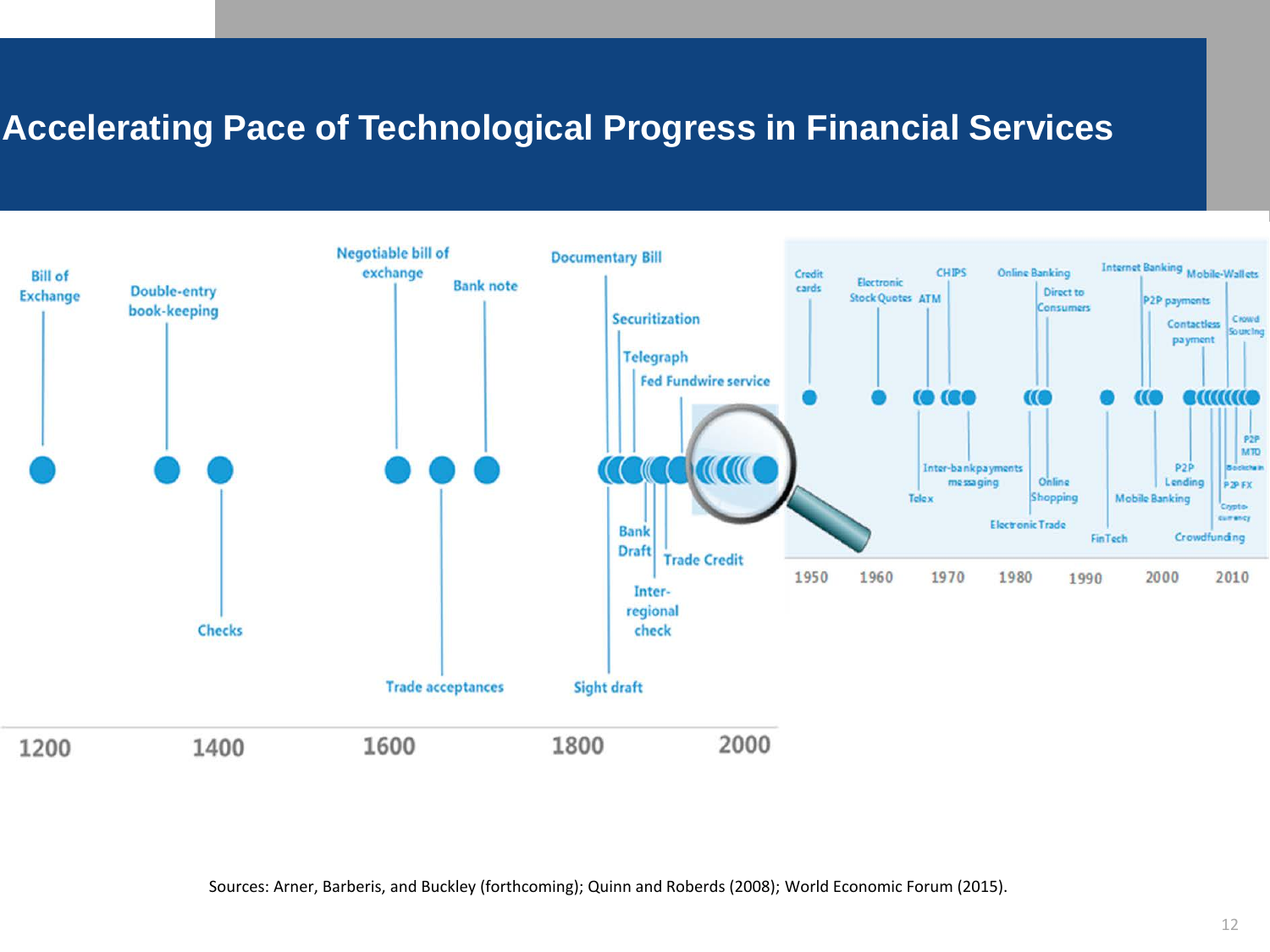# Bond Innovation :SeLFIES = Standard-of-Living Indexed, Forward-starting, Income-only Securities

#### **Forward-starting bond**:

- Starts paying at a pre-determined future date (e.g., 2030, 2031…)
- Periodic level-payouts for a fixed period (e.g., 20 or 25 years),with no principal or "balloon" payout at maturity…like an annuity with a pre-set period for payouts
- Payouts are indexed to per-capita consumption: hedges both consumption inflation and standard-of-living risks

#### **Simple structure**: each bond pays \$5 real per year for 20 years

Participant selects and buys bond just using their retirement date and requires no other information and no need to take further future actions

- $\checkmark$  Buying the bond today locks in retirement cash flows in the future
- Payments are protected against *both* inflation and standard-of-living changes
- Consumption CAPM predicts that an asset which is perfectly correlated with aggregate consumption would be a universally demanded asset for investors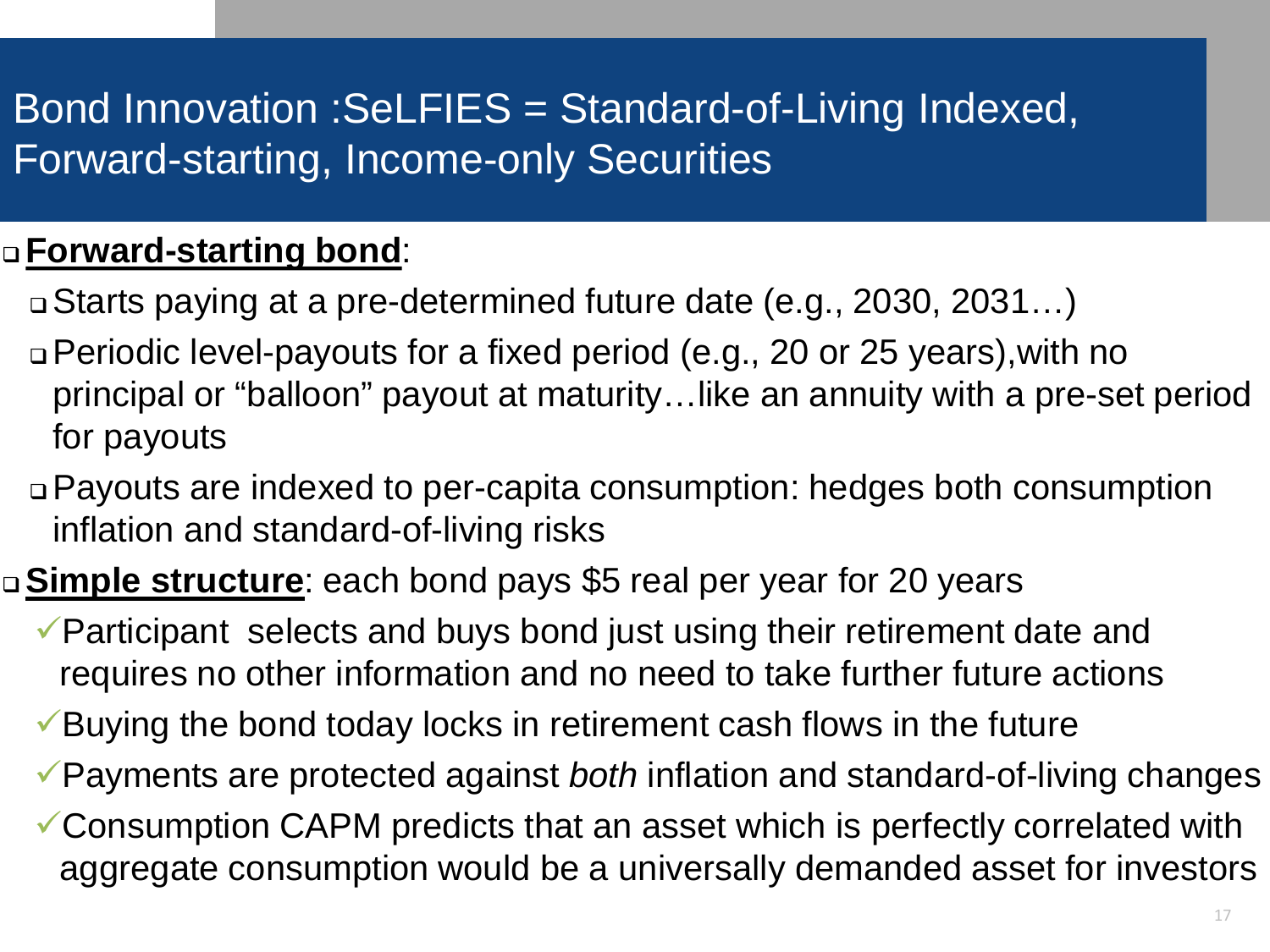### Addressing Multiple Policy Objectives with a Single Bond Innovation: Retirement Income, Funding Infrastructure and Hedging Tax Revenues by Issuing SelFIES

- **SeLFIES = Standard-of-Living Indexed, Forward-starting, Income-only Securities**
- **An bond innovation that addresses multiple policy objectives:**
- Retirement funding improvements for individuals and institutions; improve maturity-matching of funding for infrastructure investments; reduce government tax-revenue risk
- Provides a precise match to cash flow income needs of retirees, so no further transactions
- Addresses the challenge of a lack of financial literacy for retirement savers
- Pattern of delayed payouts for many years and then level payouts match infrastructure cash inflow pattern to avoid refinancing risk and cost
- For governments with VAT, the bond payments are hedged by VAT revenues and hedges tax revenue risk
- A new-design bond issued by government to improve financial market "completion"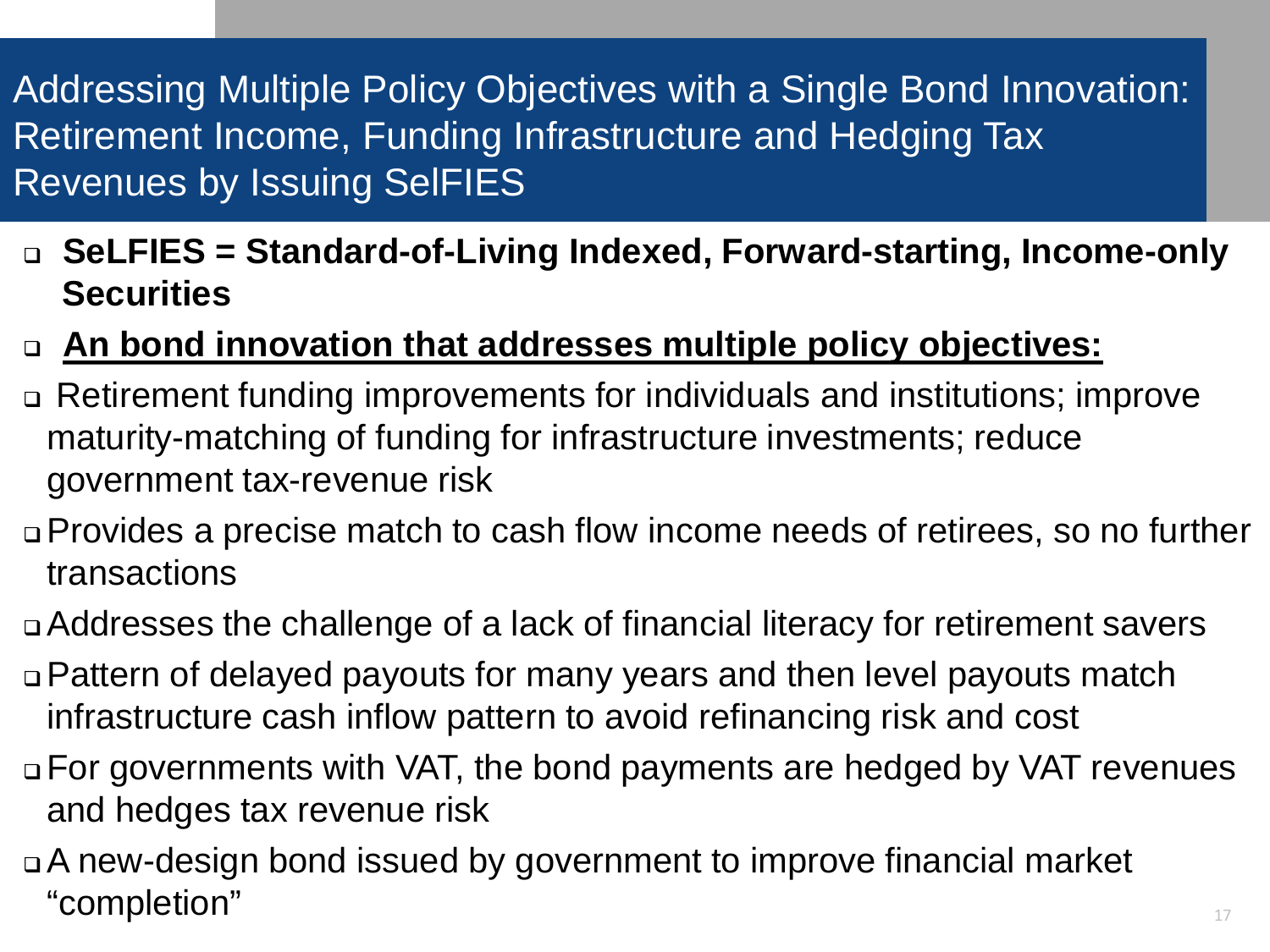**Capital-Controls Stabilization,Governance and Local Investment Policies Have "Side-Effect" Cost of Inefficient Diversification Cost of Restricting Investing and Risk-Bearing to Domestic Holders Can be Substantial – China as a Case Study**

MSCI World versus MSCI China 1993-2015



Source: MSCI China total return index, MSCI World total return index, U.S. 3 month T-Bill rate, 1993-2015. Returns in USD. "Expected" = expost 0-alpha, conditional on World realized return

**Copyright © 2018 by Robert C. Merton 15 and 15 and 15 and 16 and 16 and 16 and 16 and 16 and 16 and 15 and 16 and 16 and 16 and 16 and 16 and 16 and 16 and 16 and 16 and 16 and 16 and 16 and 16 and 16 and 16 and 16 and 1**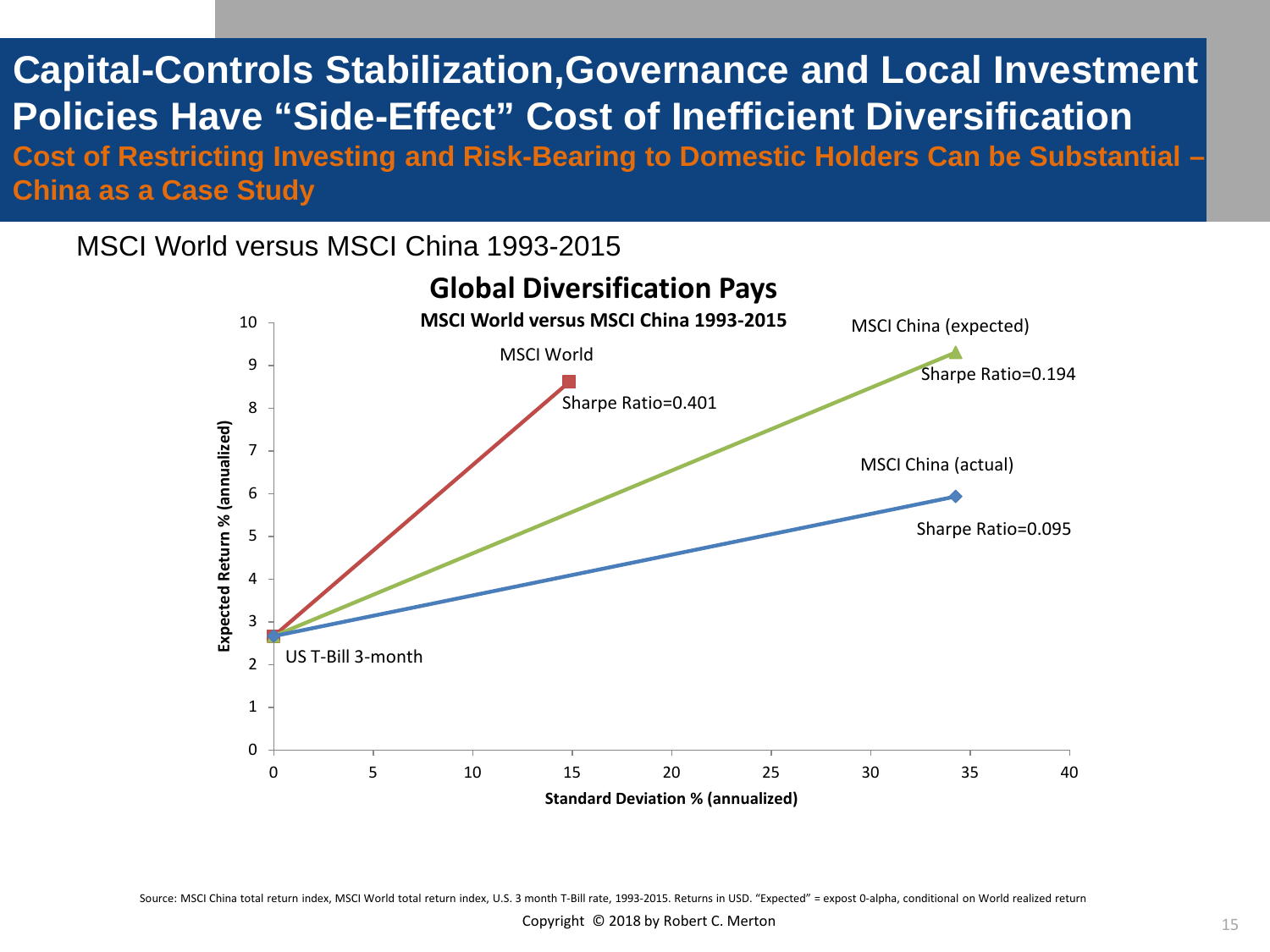**Financial Innovation Can Create Improved Policy-Objectives Implementation without the Unintended Cost of Inefficient Risk Diversification by Separating Risk Flows from Capital Flows, Investment and Governance**

#### **Before: SWF/ Pension Fund 100% invested in China A Share stocks**

China SWF/Pension Fund Return  $=$  Return on Chinese A Share stocks Concentrated Equity Risk

#### **Enter into a Total-Return Swap contract where SWF/Pension Fund**

| Pays: | Return on Chinese A Share stocks |
|-------|----------------------------------|
|       | Receives: Return on World stocks |

#### **After: Still 100% invested in China stocks as policy requires + swap contract which provides the efficient diversification**

China SWF/Pension Fund Return  $=$  Return World stocks

Well-Diversified Equity Risk

Note: China only has a cash outflow from the swap when China market outperforms the world markets which are "good times" for China and no need for capital-flight controls and actually receives cash inflow in "bad times". Non-Chinese counterparty gets efficient exposure to China A Shares from a credit-secure counterparty in size. May also help mitigate "asset bubble" risk in local market.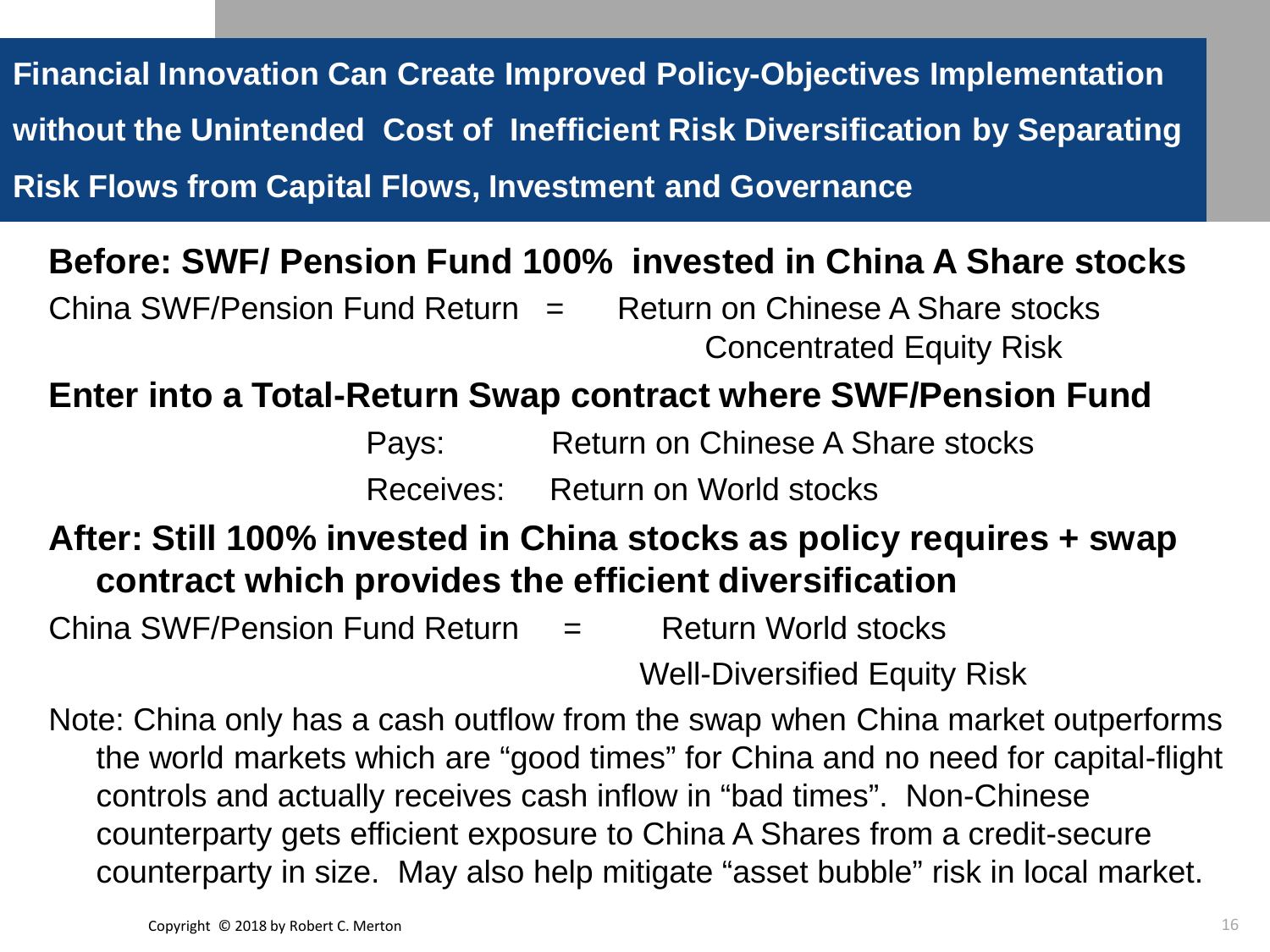# Relative Advantage of Country Swaps for Diversifying Risk

- *Lower Cost of Capital* through increased global risk-bearing of a country's risks
- *Always Natural Counterparties Available*: if a country has "too much" risk exposure to itself for efficient diversification, the rest of the world has "too little" risk exposure to that country.
- *Low-Cost Implementation:* Transact directly among sovereign wealth funds, government pension funds, reserves, and central banks, with no need to incur intermediary cost and credit risk
- *Minimizes Moral Hazard* of expropriation, repudiation, taxes or accounting
- *Credit Risk*: no principal amounts at risk; set frequency of payments (.25, 0.5, 1.0 years); "right-way" contract [pay when country is better able]; potential for credit guarantee and/or two-way-marked-to-market collateral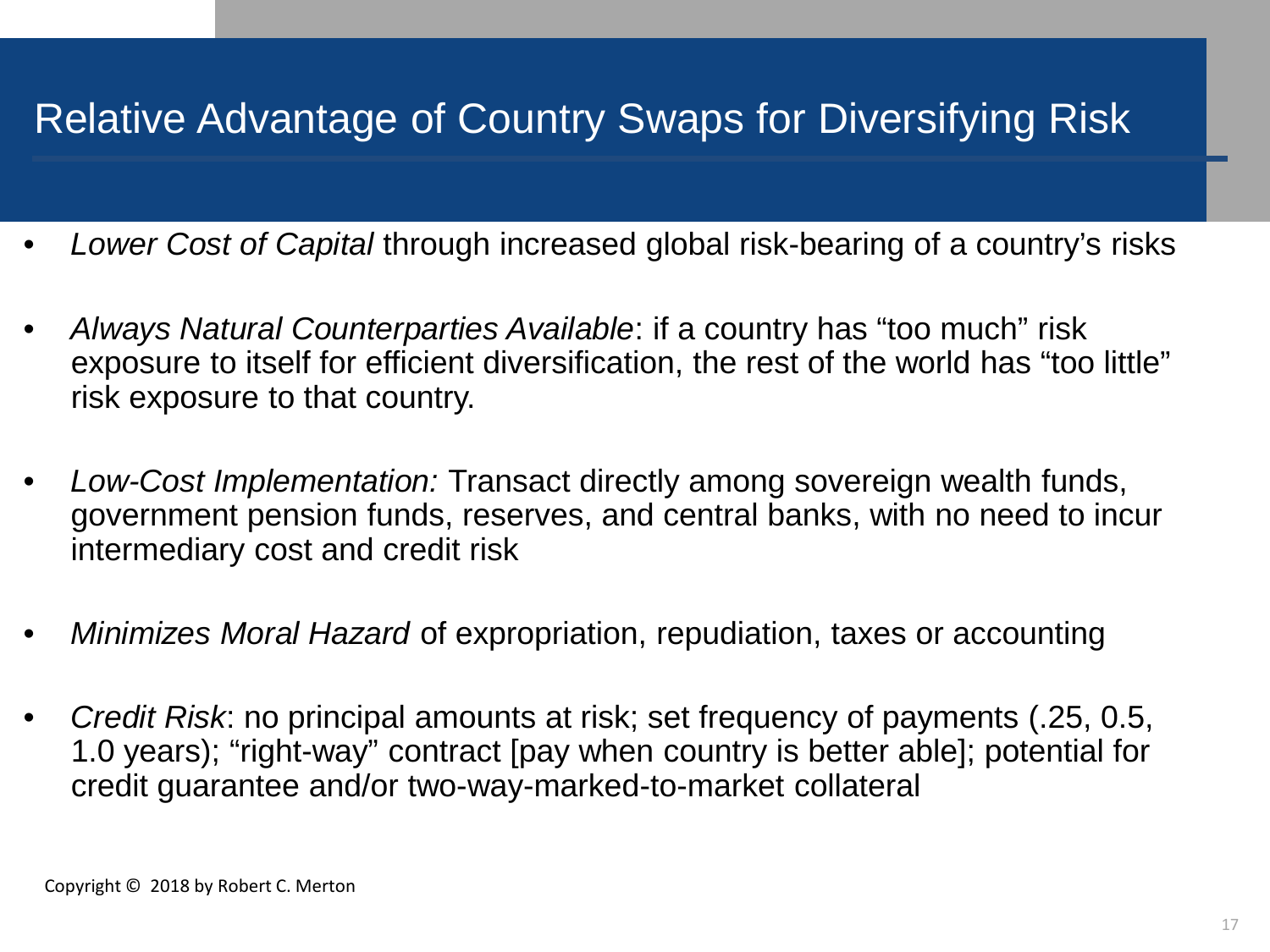# Relative Advantage of Country Swaps for Diversifying Risk

- *Locals perform* industrial governance, trading in shares in local market, and local intermediation distribution of exposures to global asset returns
- *Country* retains full benefits/losses of local-country-specific component of industry returns; it keeps all of its "alpha" and avoids ex-post political risk accusation of "selling off the crown jewels of the country too cheaply"
- *Robust* with respect to local financial system design: works with financial stabilization policies (including capital controls) , pay-as-you-go pension system, or no local stock market at all
- *Policy is non-invasive*: doesn't require change in employment patterns and behavior, changes in industrial structure or changes in financial system design
- *Policy is reversible* by simply entering into an off-setting swap
- *Insurance version:* country swaptions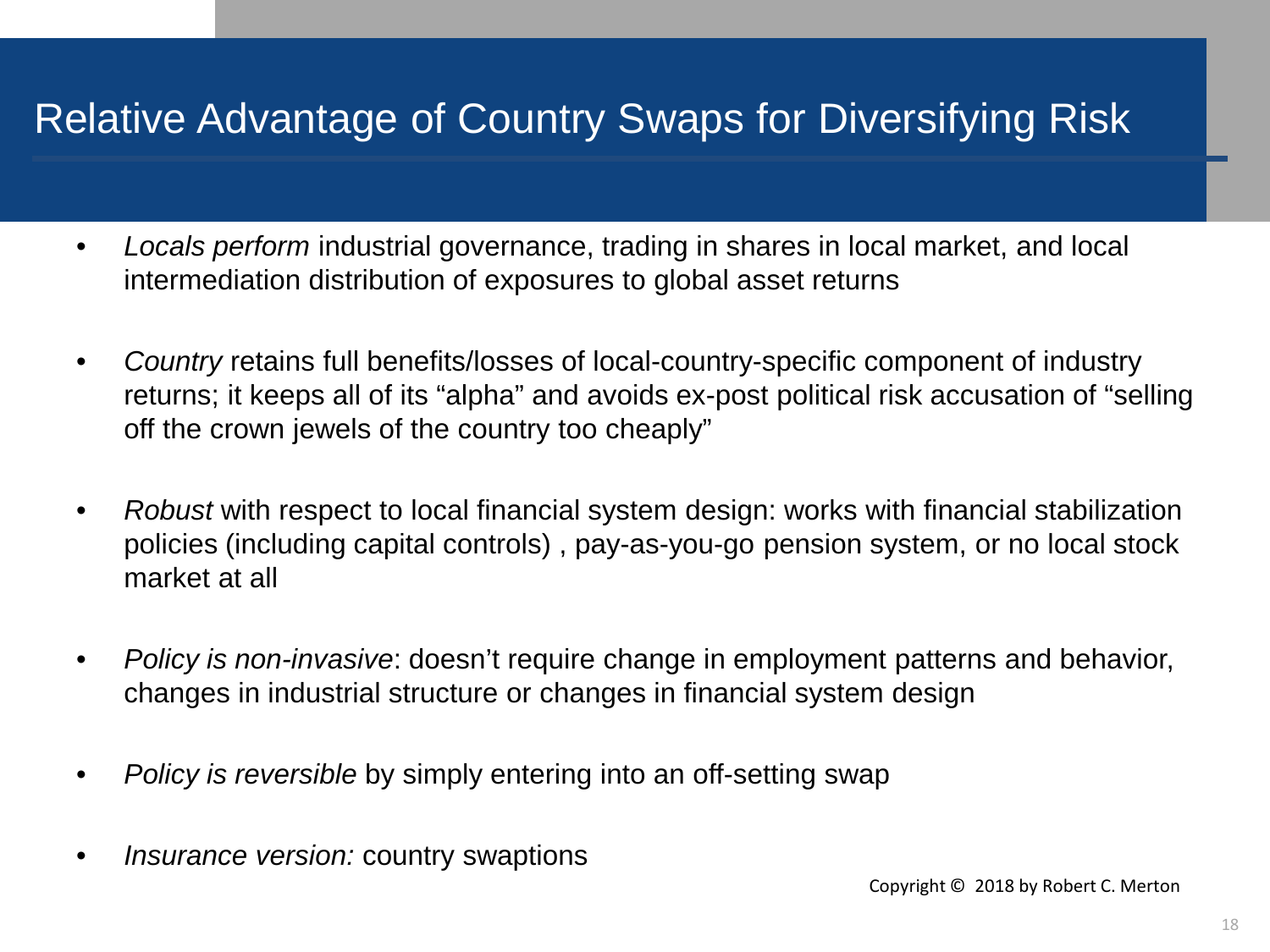# Derivative Markets and Financial Innovation

- Derivatives are efficient "adapters" between heterogeneous financial systems, which improve global financial integration and diversification
- Derivatives provide efficient implementation of the three methods of managing risk: diversification, hedging and insurance
- Derivatives permit efficient risk diversification while implementing other objectives by separating risk-bearing choices from comparative advantage, cash investment, governance, liquidity, expropriation, and tax issues.
- Development of derivative markets for equities, interest rates, currencies and commodities promotes financial stability by multiple channels for risk transfer and information-extraction from prices
- Derivatives can improve the efficiency of open-market and stabilization operations: efficient trading and issue "open-market policy" securities
- Informed regulation to realize the benefits of financial innovation while managing its risks.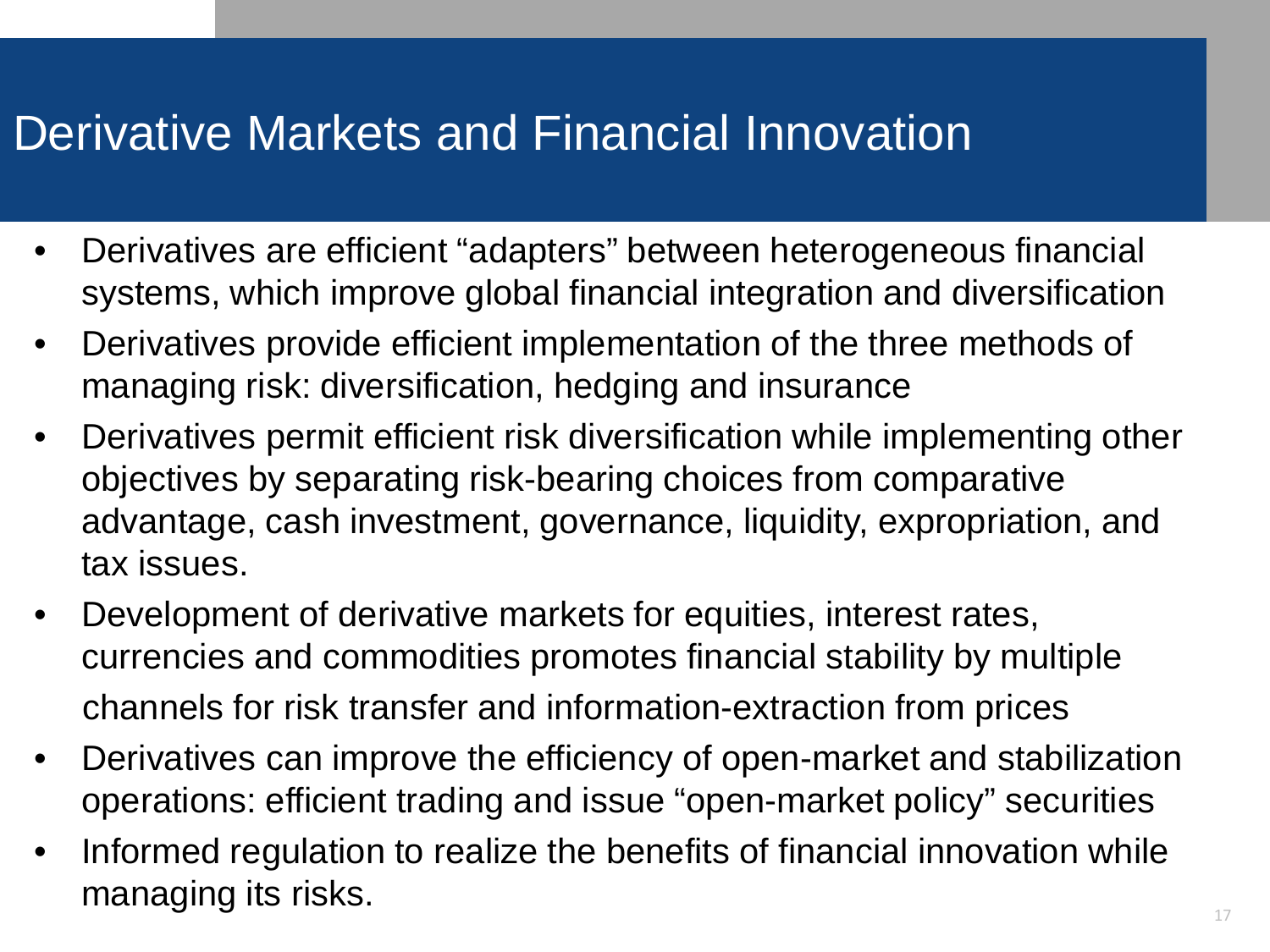#### References

Bodie, Zvi and Robert C. Merton, "International Pension Swaps", *Journal of Pension Economics and Finance*, March 2002: 77-83.

Breeden, Douglas, "An Intertemporal Asset Pricing Model with Stochastic Consumption and Investment Opportunities", *Journal of Financial Economics,* 7 1979, 265-296.

Merton, Robert C., "Country Risk", Commentary, *Risk Magazine*, July, 1999.

\_\_\_\_\_\_\_\_\_\_\_\_\_\_, "Swapping Countries", Insights, ICBI 2002 Conference Highlights, PricewaterhouseCoopers, 2002

\_\_\_\_\_\_\_\_\_\_\_\_\_\_, "Foreword: On Financial Innovation and Economic Growth", *Harvard China Review*, (Spring 2004): 2-3.

"International: Countries Can Gain by Swapping", Briefs, *Oxford Analytica*, March 15, 2005, Oxford.

Merton, Robert C. and Arun Muralidhar, "Time for Retirement "SeLFIES"? *Investments and Pensions Europe,* April 2017, 3-4.

\_\_\_\_\_\_\_\_\_\_\_\_\_\_, "SelFIES Can Improve the Nation's Retirement Security", Industry Voices, *PLANSPONSOR*, November 20, 2017.